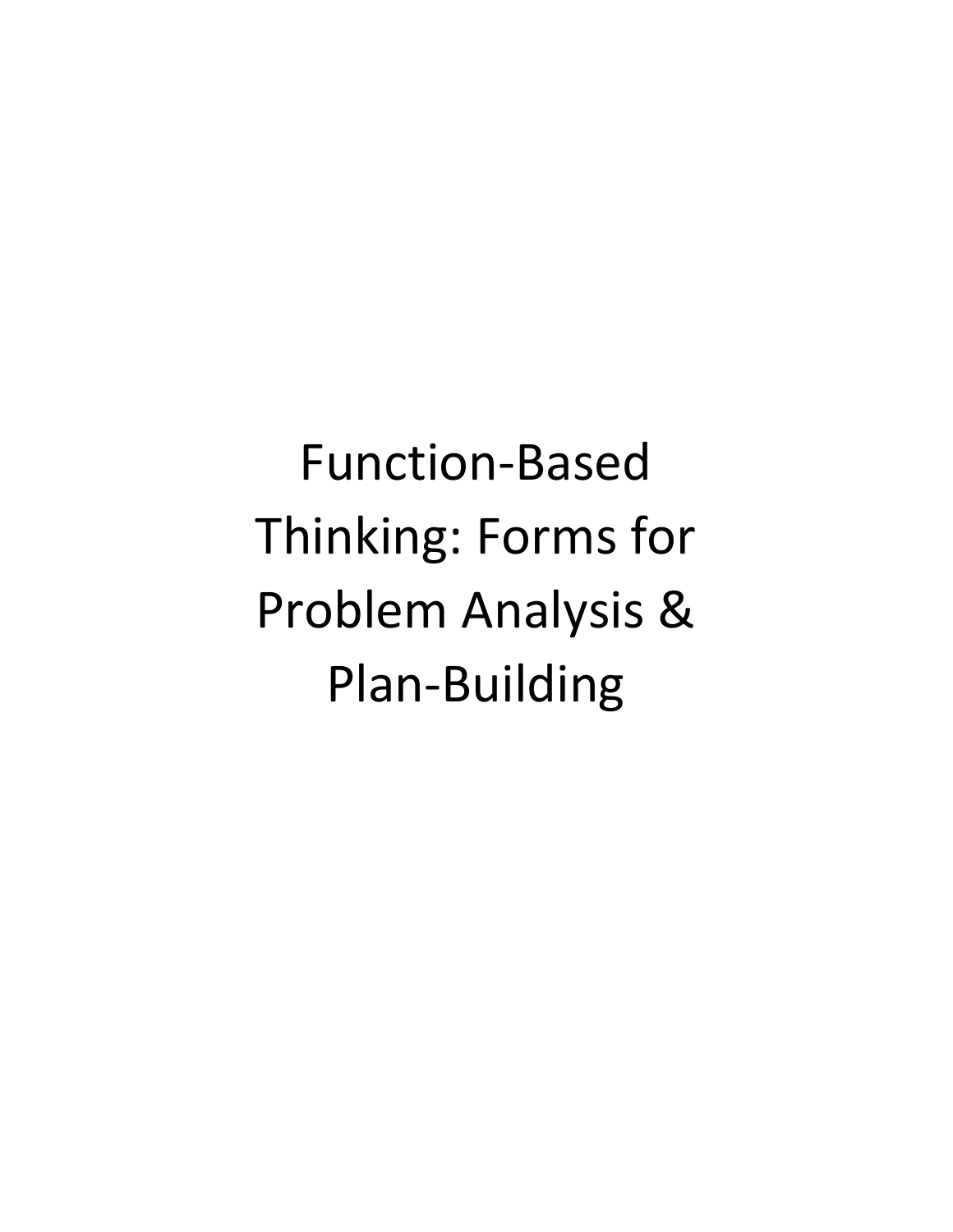'Social-Emotional/Behavioral RTI' Series © 2015 Jim Wright *www.interventioncentral.org*

# Analyzing Student Behavior: A Step-by-Step Guide

Behavioral problem-solving is detective work. Teachers must carefully collect evidence of student problem behaviors, look for links connecting those behaviors to other events unfolding in the complex classroom environment, apply analytic tools to rule out or confirm explanations for the challenging behaviors, and interpret the evidence collected to identify research-based strategies that will help to improve those behaviors.

This guide provides an overview of the essential steps in behavior analysis--moving from the first broad definition of the problem behavior through a progression of inquiries that define the behavior in specific terms, examine contributing factors that support it, identify likely reason(s) the student engages in the behavior, and reframe the original problem as a pro-social or pro-academic 'replacement behavior'. While teachers can use this guide directly, its primary purpose is to train behavioral consultants who wish to help teachers to engage in 'functional behavioral thinking' (Hershfeldt et al., 2010) and develop more effective classroom intervention plans.

The remainder of this guide presents the stages of behavior analysis, a specialized form of problem-solving.

**Step 1:** Define the Behavior. The first step in analyzing a behavior is to simply put it into words. The teacher defines the problem behavior in observable, measurable terms (Batsche et al., 2008; Upah, 2008), writing a clear description of the problem behavior. The instructor also avoids vague problem identification statements such as "The student is disruptive."

Also, as much as possible, the description depicts the observed behavior in an objective manner--and does not attempt to interpret that behavior. For example, the statement "John does not respect authority" presents the student's purpose as seeking to resist those in authority. When first defining the behavior, however, it is too early to select a hypothesis about *why* that behavior occurs. So the teacher simply states what is observed: "John makes belligerent statements when directed by an adult to put away his cell phone."

A good method for judging whether the problem has been adequately defined is to apply the "stranger test" (Upah, 2008): Can a stranger read the problem definition statement, then observe the student, and be able to judge reliably when the behavior occurs and when it does not? A useful self-prompt to come up with a more detailed description of the problem is to ask, "What does <problem behavior> look like in the classroom?"

**Step 2:** Expand the Behavior Definition to a 3-Part Statement. A well-written problem definition includes 3 parts:

- Conditions. The condition(s) under which the problem is likely to occur
- Problem Description. A specific description of the problem behavior
- Contextual information. Information about the frequency, intensity, duration, or other dimension(s) of the behavior that provide a context for estimating the degree to which the behavior presents a problem in the setting(s) in which it occurs.

| <b>Problem Behaviors: Sample Definitions</b> |                             |                                  |
|----------------------------------------------|-----------------------------|----------------------------------|
| Conditions. The condition(s)                 | Problem Description. A      | Contextual Information.          |
| under which the problem is likely            | specific description of the | Information about the frequency, |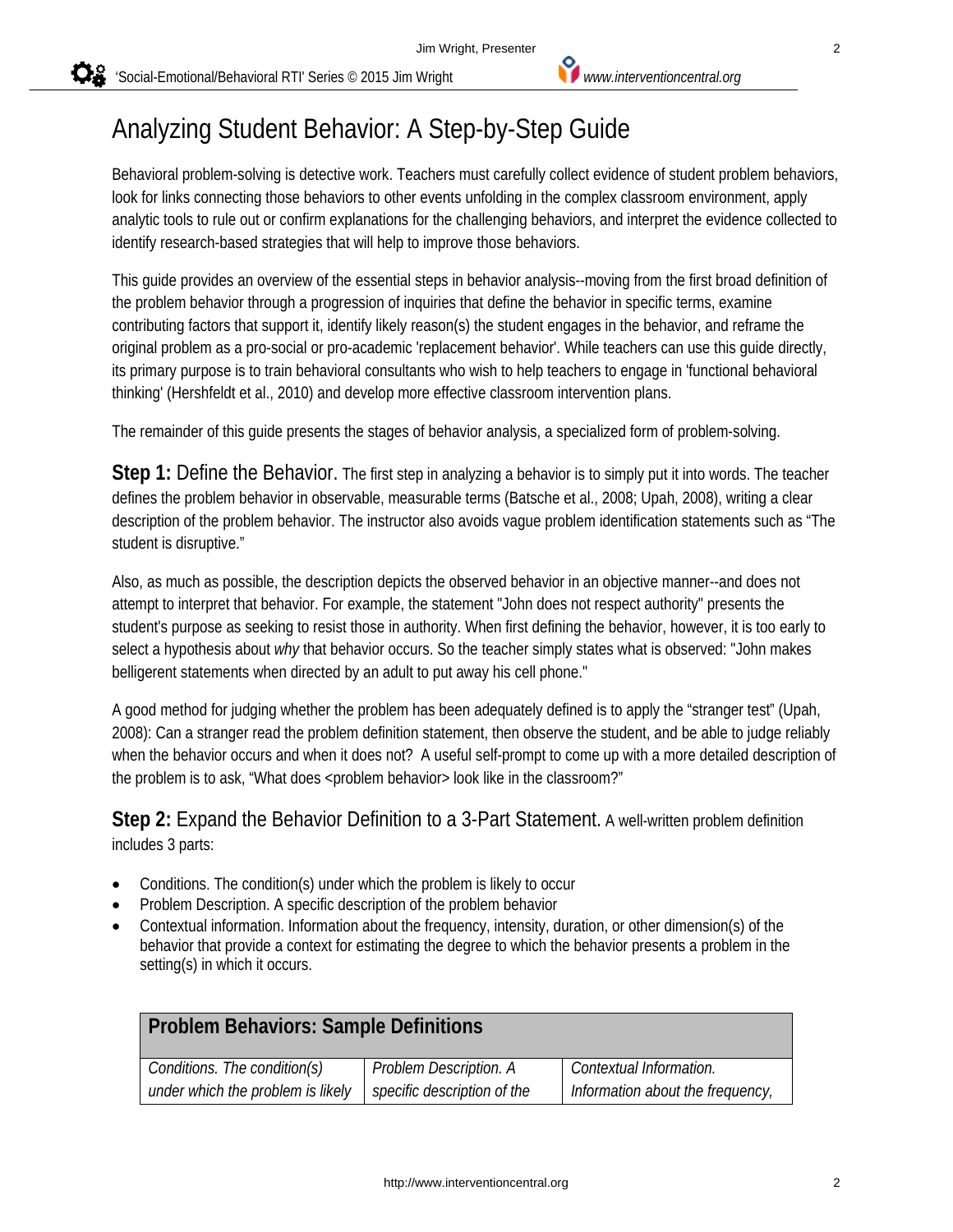| to occur                       | problem behavior         | intensity, duration, or other  |
|--------------------------------|--------------------------|--------------------------------|
|                                |                          |                                |
|                                |                          | $dimension(s)$ of the behavior |
|                                |                          |                                |
| During 20-minute independent   | John talks with peers    | an average of three times.     |
| seatwork literacy tasks,       | about non-instructional  |                                |
|                                |                          |                                |
|                                | topics                   |                                |
|                                |                          |                                |
| In school settings such as the | Angela is reported by    | at least once per week.        |
| playground or gymnasium, when  | peers to use physically  |                                |
|                                |                          |                                |
| unsupervised by adults,        | threatening language     |                                |
|                                |                          |                                |
| When given a verbal teacher    | Jay fails to comply with | an average of 50% of the time. |
| request                        | that request within 3    |                                |
|                                |                          |                                |
|                                | minutes                  |                                |
|                                |                          |                                |

**Step 3:** Develop Examples and Non-Examples. Writing both examples and non-examples of the problem behavior helps to resolve uncertainty about when the student's conduct should be classified as a problem behavior. Examples should include the most frequent or typical instances of the student problem behavior. Nonexamples should include any behaviors that are acceptable conduct but might possibly be confused with the problem behavior.

| <b>Problem Behaviors: Examples and Non-Examples</b>                                                                     |                                                                                                                                                                                                                            |                                                                                                                                                                                                                                                                              |
|-------------------------------------------------------------------------------------------------------------------------|----------------------------------------------------------------------------------------------------------------------------------------------------------------------------------------------------------------------------|------------------------------------------------------------------------------------------------------------------------------------------------------------------------------------------------------------------------------------------------------------------------------|
| Problem Behavior                                                                                                        | Examples                                                                                                                                                                                                                   | Non-Examples                                                                                                                                                                                                                                                                 |
| During 20-minute<br>independent seatwork<br>literacy tasks, John talks<br>with peers about non-<br>instructional topics | John chats with another<br>$\bullet$<br>student that he encounters at<br>the pencil sharpener.<br>John whispers to a<br>neighboring student about a<br>comic book in his desk.                                             | At the direction of the<br>$\bullet$<br>teacher, John pairs up with<br>another student to complete<br>an assignment<br>John verbally interacts with<br>$\bullet$<br>students in an appropriate<br>manner while handing out<br>work materials as requested<br>by the teacher. |
| When given a verbal<br>teacher request, Jay fails to<br>comply with that request.                                       | Jay does not comply when<br>$\bullet$<br>directed by the teacher to<br>open his math book and<br>begin work.<br>Jay is verbally defiant and<br>uncooperative when<br>requested by an adult to stop<br>running in the hall. | Jay does not comply with a<br>$\bullet$<br>teacher request because he<br>does not hear that request.<br>Jay asks the teacher to<br>explain directions that he<br>does not understand.                                                                                        |

Step 4: Antecedents: Identify Triggers to the Behavior. Antecedents are events or conditions that can influence or even trigger the occurrence of problem behaviors (Kern, Choutka, & Sokol, 2002). When the instructor is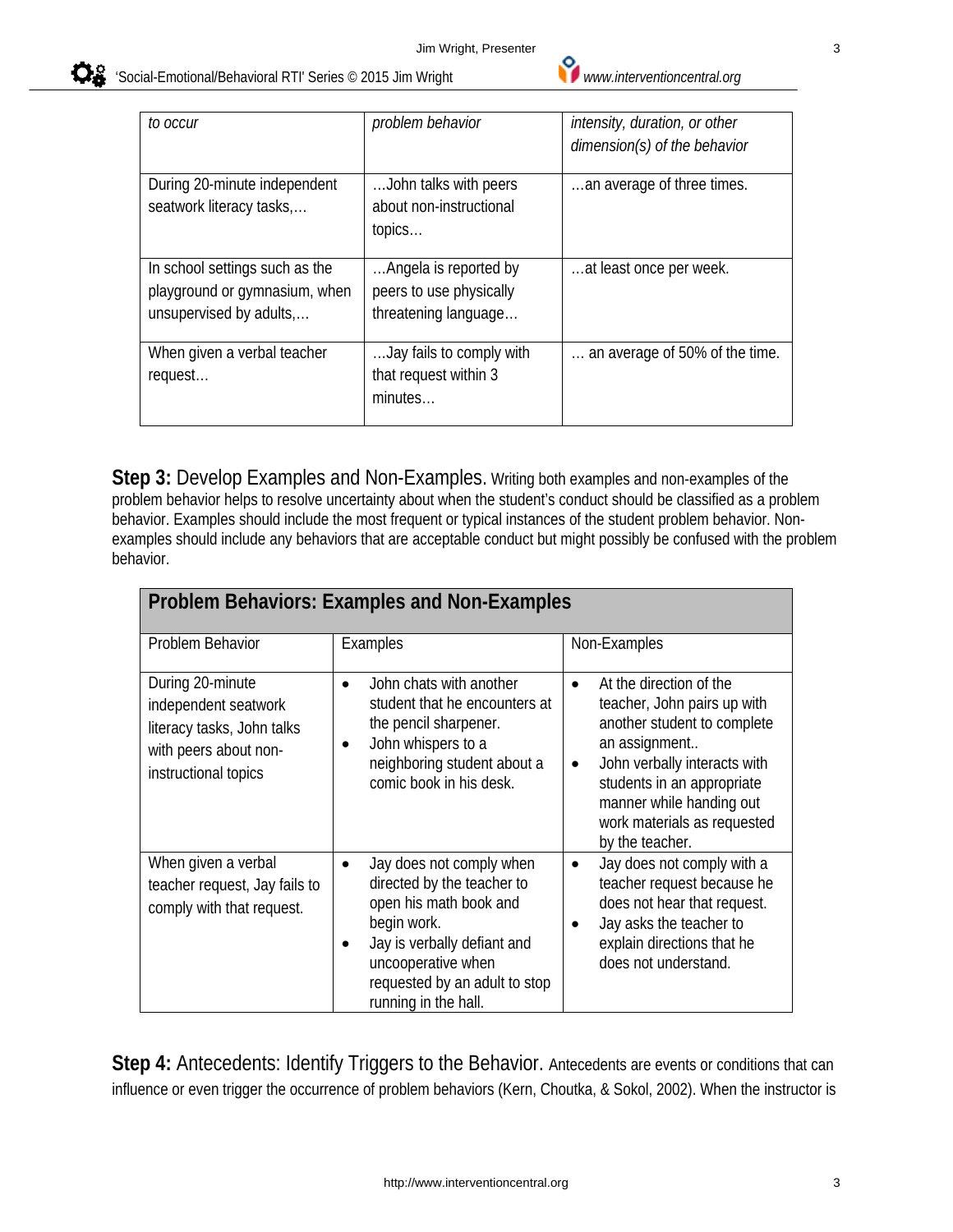$\mathbf{Q}_{\mathbf{z}}^{\circ}$ 'Social-Emotional/Behavioral RTI' Series © 2015 Jim Wright *www.interventioncentral.org*

able to identify and eliminate triggers of negative conduct, such actions tend to work quickly and--by preventing class disruptions--can result in more time available for instruction (Kern & Clemens, 2007). So in analyzing student behaviors, the teacher will want to consider what--if any--antecedent factors may contribute to the behavior problem.

Antecedents can be divided into two groups: remote and immediate.

Remote Antecedents. Remote antecedents (sometimes called 'establishing operations') are those influencing events that precede the behavior but are removed substantially in time and/or location from the setting(s) where the problem behavior actually appears (Horner, Day, & Day, 1997). Schools address remote-antecedent factors through 'neutralizing routines' (Horner, Day, & Day, 1997; Sprague & Thomas,1997). These are plans that attempt to get the student back to a normal level of functioning for that school day. Examples of remote antecedents and matching normalizing routines appear below.

|          | <b>Problem Behaviors: Remote Antecedents</b>                                                                                                                                           |                                                                                                                                                                    |  |
|----------|----------------------------------------------------------------------------------------------------------------------------------------------------------------------------------------|--------------------------------------------------------------------------------------------------------------------------------------------------------------------|--|
| Examples |                                                                                                                                                                                        | <b>Neutralizing Routines</b>                                                                                                                                       |  |
|          | Angela appears unmotivated to do classwork on<br>days when she fails to eat breakfast.                                                                                                 | Angela is allowed to visit the cafeteria to get a snack<br>when she misses breakfast.                                                                              |  |
|          | Whenever Brian spends the weekend with his father<br>and away from his mother, he returns to school<br>anxious about how his mother is doing and cannot<br>concentrate on school work. | In agreement with his mother and the school, Brian can<br>choose to call her at the start of the academic day when<br>needed to reassure himself that she is well. |  |
|          | Andre becomes non-compliant and belligerent in<br>math class when he has stayed up too late the night<br>before playing video games.                                                   | Andre is allowed to take a short nap if needed. [The<br>school also follows up with Andre's parents to work on a<br>plan to improve his sleep habits.]             |  |

Immediate Antecedents. Those events or situations that precede problem behaviors, contribute to their appearance, and are in close proximity in time and location to them are immediate antecedents. Here are examples:

#### **Problem Behaviors: Immediate Antecedents**

Examples

- When handed a challenging worksheet, Ricky tears up his paper.
- When seated next to her best friend , Zoe engages in off-task conversations in large-group instruction.
- When publicly reprimanded by her teacher, Emily stops participating in class.

Whether remote or immediate, antecedents that trigger or contribute to problem behaviors should be identified and steps included in the behavior intervention plan to prevent or neutralize them.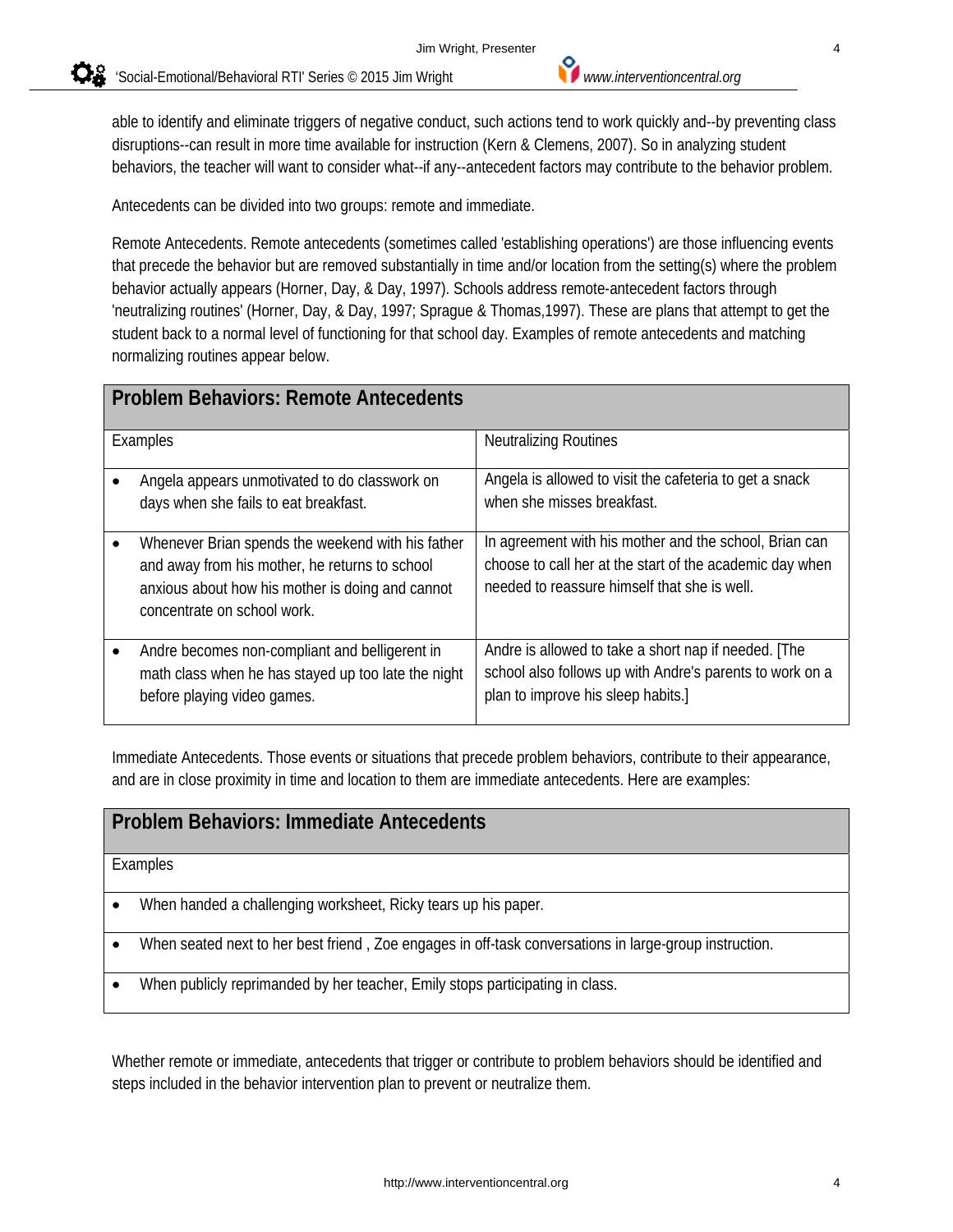**Step 5:** Consequences: Identify Outcomes That Reinforce the Behavior. The consequences that result from a student's behavior have the potential to increase or decrease the probability that the behavior will be repeated (Upah, 2008). Consequences that *increase* the display of a behavior are known as reinforcers. Usually problem behaviors continue because they are being regularly reinforced in the classroom. However, it is impossible to know in advance what consequences will increase a particular student's behavior, because people's responses to potential reinforcers are idiosyncratic --that is, unique to each individual (Kazdin, 1989). Here are examples of consequences for problem behaviors that can serve as reinforcers and sustain or accelerate behaviors.

# **Problem Behaviors: Outcomes That May Provide (Positive or Negative) Reinforcement**

- The student fails to complete the assigned work.
- The teacher reprimands the student.
- The teacher conferences with the student.
- The student receives positive or negative peer attention.
- The student is timed-out within or outside of the classroom.
- The student is sent from the classroom to the office or to in-school suspension (disciplinary referral).

**Step 6:** Write a Behavior Hypothesis Statement. The next step in problem-solving is to develop a hypothesis--or best guess--about why the student is engaging in an undesirable behavior or not engaging in a desired behavior (Batsche et al., 2008; Upah, 2008). Teachers can gain information to develop a hypothesis through direct observation, student interview, review of student work products, and other sources. The behavior hypothesis statement is important because (a) it can be tested, and (b) it provides guidance on the type(s) of interventions that might benefit the student.

The table below lists the *most common* reasons why a problem behavior is occurring:

| <b>Problem Behaviors: Common Reasons</b>                                                                                                                               |                                                                                                                                                                                                                            |  |
|------------------------------------------------------------------------------------------------------------------------------------------------------------------------|----------------------------------------------------------------------------------------------------------------------------------------------------------------------------------------------------------------------------|--|
| <b>Hypothesis</b>                                                                                                                                                      | Considerations                                                                                                                                                                                                             |  |
| SKILL DEFICIT. The student lacks the<br>skills necessary to display the desired<br>behavior (Gable et al., 2009).                                                      | If the student has never explicitly been taught the desired<br>behaviors, there is a strong likelihood that behavior-skill deficit is a<br>contributing factor.                                                            |  |
| PERFORMANCE DEFICIT. The student<br>possesses the skills necessary to display<br>the desired behavior but lacks sufficient<br>incentive to do so (Gable et al., 2009). | Poor motivation is a real and frequent cause of behavior<br>problems. However, schools should first carefully rule out other<br>explanations (e.g., skill deficit; escape/avoidance) before selecting<br>this explanation. |  |
| PEER ATTENTION. The student is seeking<br>the attention of other students                                                                                              | The student may be motivated by general attention from the entire                                                                                                                                                          |  |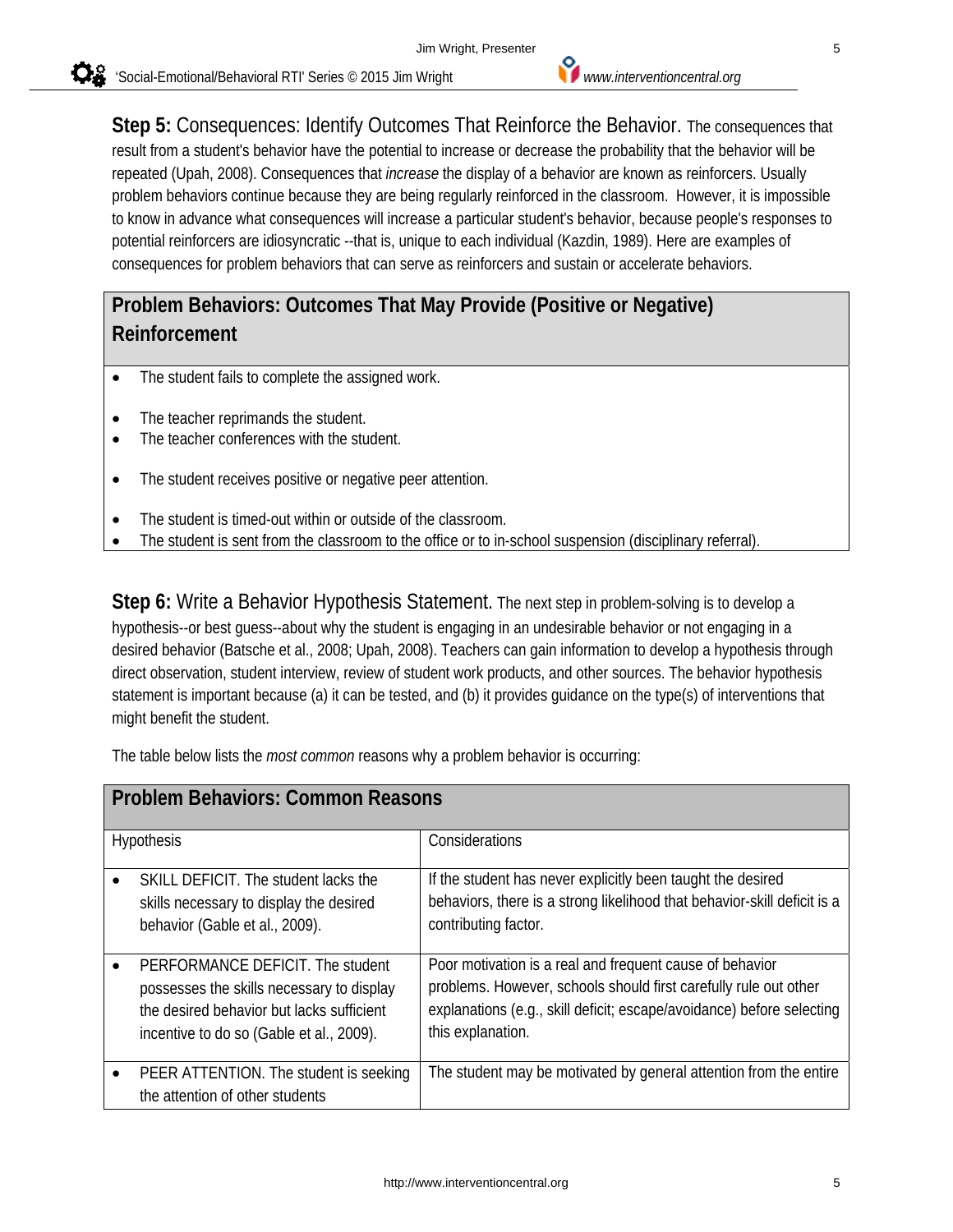| (Packenham, Shute & Reid, 2004).                                                                                                                                                                                 | classroom or may only seek the attention of select peers.                                                                                                                                                                                                                                                                                                                                                                 |
|------------------------------------------------------------------------------------------------------------------------------------------------------------------------------------------------------------------|---------------------------------------------------------------------------------------------------------------------------------------------------------------------------------------------------------------------------------------------------------------------------------------------------------------------------------------------------------------------------------------------------------------------------|
| ADULT ATTENTION. The student is<br>seeking the attention of adults<br>(Packenham, Shute & Reid, 2004).                                                                                                           | The student may be motivated by general attention from all adults<br>or may only seek the attention of select educators.                                                                                                                                                                                                                                                                                                  |
| ESCAPE/AVOIDANCE. The student is<br>seeking to escape or avoid a task or<br>situation (Witt, Daly & Noell, 2000).                                                                                                | If the student demonstrates academic ability (e.g., via grades or<br>observed work) close to or at grade level, behavior problems may<br>be tied to motivation issues or attention-seeking. Students with<br>delayed academic abilities are more likely to be driven by<br>escape/avoidance.                                                                                                                              |
| <b>EMOTIONAL BLOCKERS. The student</b><br>possesses the skills to display the desired<br>behavior "but is unable to deal with<br>competing forces—anger, frustration,<br>fatique." (Gable et al., 2009; p. 197). | Students fitting this profile typically have difficulty managing their<br>emotions (e.g., anxiety, anger) across settings and situations.<br>However, if evidence suggests that emotional outbursts are linked<br>to specific settings, situations, or tasks, the student may instead<br>be attempting to escape or avoid those particular situations--<br>suggesting poor academic skills or interpersonal difficulties. |

The structure of a behavior hypothesis statement is simple: the teacher writes a description of the problem behavior (developed in an earlier step) and selects a hypothesis that best explains the behavior based on available evidence (Batsche et al., 2008). The table below shows how these statements are formatted and offers several examples:

| <b>Behavior Hypothesis Statements: Examples</b>                                                                   |                     |                                                                                             |  |
|-------------------------------------------------------------------------------------------------------------------|---------------------|---------------------------------------------------------------------------------------------|--|
| Problem Behavior                                                                                                  | <because></because> | Hypothesis                                                                                  |  |
| During 20-minute independent seatwork literacy<br>tasks, John talks with peers about non-<br>instructional topics | because             | he is avoiding academic work.                                                               |  |
| When given a verbal teacher request, Jay fails to<br>comply with that request                                     | because             | he is reinforced by the negative adult<br>attention that results from his<br>noncompliance. |  |

**Step 7:** Select a Replacement Behavior. When the problem behavior has been adequately described and its function identified, the teacher will want to choose an alternative behavior intended to *replace* it (Batsche et al., 2008; Scott & Kamps, 2007). Behavior plans tend to be more successful when educators and students look beyond negative behaviors to be eliminated ('STOP' behaviors) toward those pro-social and pro-academic behaviors that should replace them ('START' behaviors). That is, by selecting a positive behavioral goal that is an appropriate replacement for the student's original problem behavior, the teacher reframes the student concern in a manner that allows for more effective intervention planning.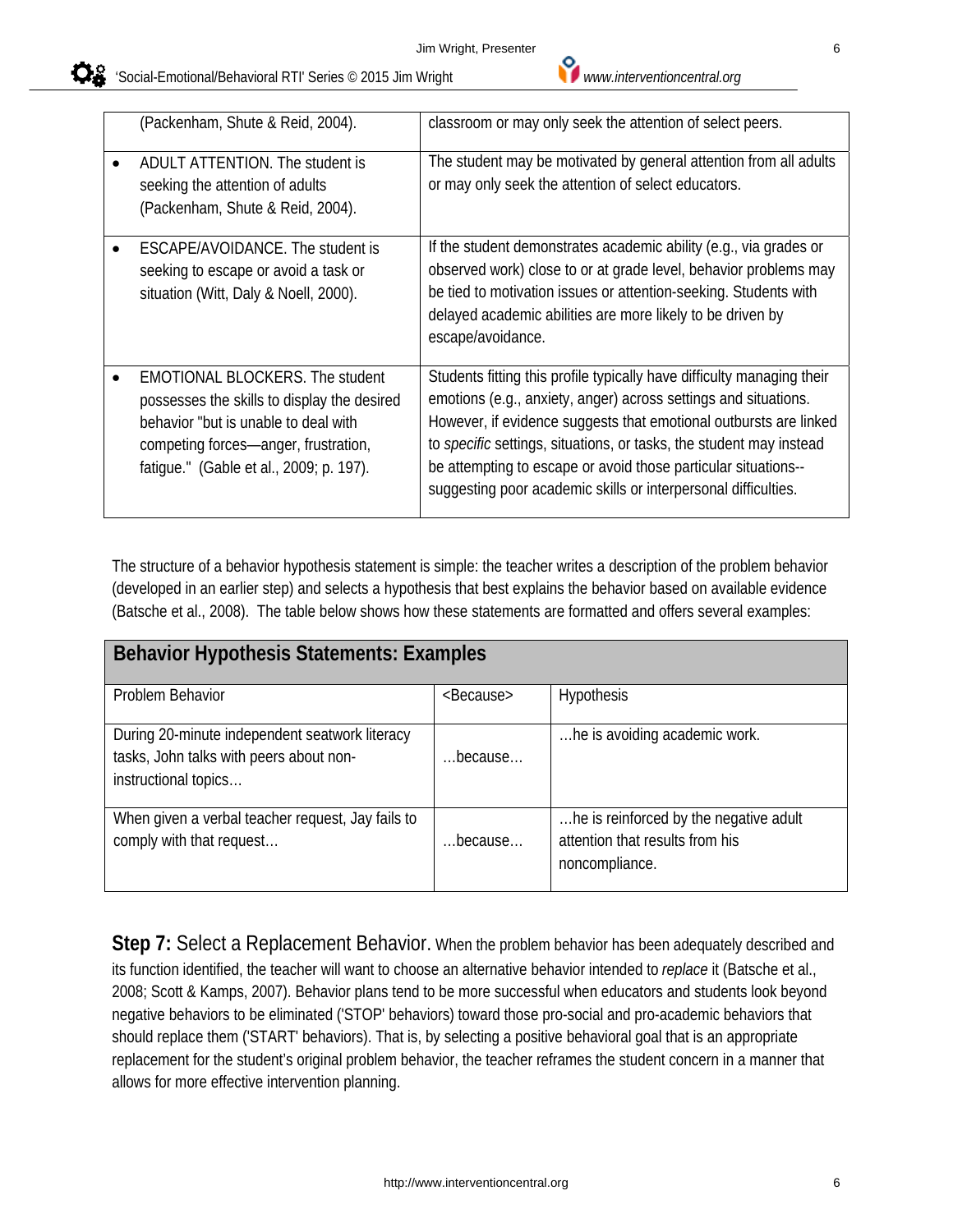'Social-Emotional/Behavioral RTI' Series © 2015 Jim Wright *www.interventioncentral.org*

Replacement behaviors fall into 2 categories: replacement based on function and replacement based on incompatibility.

Replacement by Function. In replacement by function, the replacement behavior is one that is positive and at the same time fulfills the *same* behavioral function now supporting the student's current negative behavior. For example, a student may be loudly confrontational toward a teacher because this behavior serves the function of allowing the student to escape an aversive academic task. A suitable replacement behavior in this instance is to train the student to request a brief work-break when needed. Thus, the replacement behavior allows the student to exercise the same function (escape from a frustrating task) in a manner that no longer disrupts instruction. When possible, replacement behaviors should be selected to match the function of the problem behavior.

Replacement by Incompatibility. In many situations, the teacher may not be able easily to choose replacement behaviors that preserve the same function as the problem behavior. For example, it may be difficult for the instructor with a student who clowns to attract peer attention to match that student to a positive replacement behavior that will supply the same jolt of attention. After all, classwork cannot always focus on high rates of social interaction. The solution here, then, is to choose a replacement behavior that is *incompatible* with the problem behavior. For the class clown, for example, the teacher may choose as a replacement behavior that the student will engage in "active, accurate responding" (Skinner, Pappas, & Davis, 2005). In this scenario, the instructor chooses a pro-academic replacement behavior that may not match the *function* of the clowning behavior but is *incompatible* with it.

| <b>Problem Behaviors &amp; Corresponding Replacement Behaviors: Examples</b>                                       |                                                                                                                                                                                                                                                                                                                                                                                    |  |
|--------------------------------------------------------------------------------------------------------------------|------------------------------------------------------------------------------------------------------------------------------------------------------------------------------------------------------------------------------------------------------------------------------------------------------------------------------------------------------------------------------------|--|
| Replacement Behavior by Function                                                                                   |                                                                                                                                                                                                                                                                                                                                                                                    |  |
| Problem Behavior                                                                                                   | Replacement Behavior                                                                                                                                                                                                                                                                                                                                                               |  |
| When given challenging independent reading<br>assignments, Jay verbally refuses to begin the<br>task.              | When given challenging independent reading<br>assignments, Jay will request a 5-minute break<br>when needed. [This replacement behavior gives the<br>student an alternative means to fulfill the function of<br>temporary escape from an aversive task.]                                                                                                                           |  |
| Replacement Behavior by Incompatibility                                                                            |                                                                                                                                                                                                                                                                                                                                                                                    |  |
| Problem Behavior                                                                                                   | Replacement Behavior                                                                                                                                                                                                                                                                                                                                                               |  |
| During 20-minute independent seatwork<br>literacy tasks, John talks with peers about non-<br>instructional topics. | During 20-minute independent seatwork literacy<br>tasks, John is engaged in active accurate academic<br>responding. [This replacement behavior does not<br>support the attention-seeking function of the<br>student's off-task behavior. Because academic<br>engagement is incompatible with off-task socializing,<br>however, it is a useful focus for the intervention<br>plan.] |  |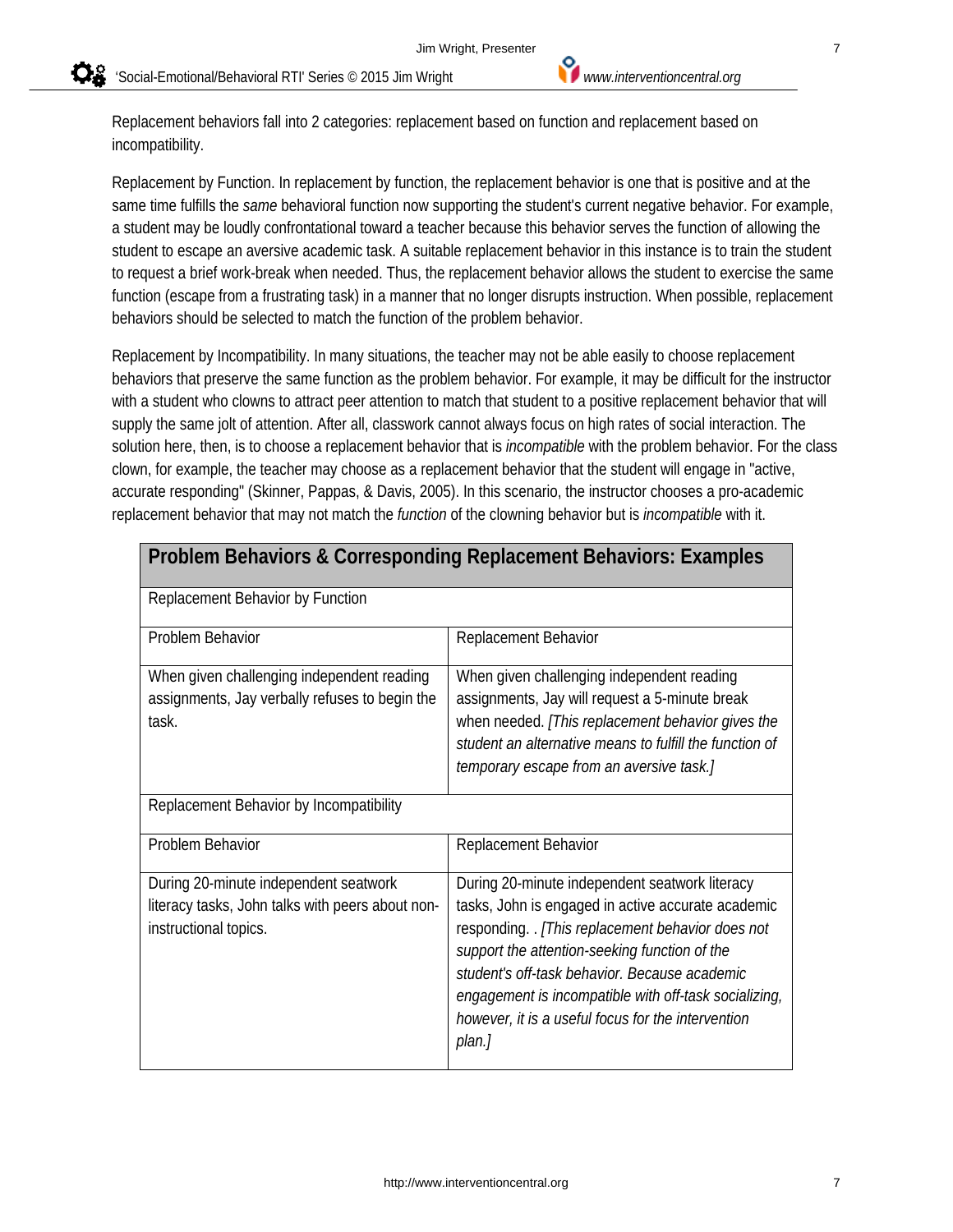#### **References**

Batsche, G. M., Castillo, J. M., Dixon, D. N., & Forde, S. (2008). Best practices in designing, implementing, and evaluating quality interventions. In A. Thomas & J. Grimes (Eds.), *Best practices in school psychology V* (pp. 177- 193). Bethesda, MD: National Association of School Psychologists.

Gable, R. A., Hester, P. H., Rock, M. L., & Hughes, K. G. (2009). Back to basics: Rules, praise, ignoring, and reprimands revisited. *Intervention in School and Clinic, 44*(4), 195-205.

Hershfeldt, P. A., Rosenberg, M. S., & Bradshaw, C. P. (2010). Function-based thinking: A systematic way of thinking about function and its role in changing student behavior problems. *Beyond Behavior, 19*(3), 12-21.

Horner, R. H., Day, H. M., & Day, J. R. (1997). Using neutralizing routines to reduce problem behaviors. *Journal of Applied Behavior Analysis, 30*, 601-614.

Kazdin, A. E. (1989). *Behavior modification in applied settings* (4th ed.).Pacific Grove, CA: Brooks/Cole Publishing.

Kern, L., Choutka, C. M., & Sokol, N. G. (2002). Assessment-based antecedent interventions used in natural settings to reduce challenging behaviors: An analysis of the literature*. Education & Treatment of Children, 25*, 113-130.

Kern, L. & Clemens, N. H. (2007). Antecedent strategies to promote appropriate classroom behavior. *Psychology in the Schools, 44*, 65-75.

Packenham, M., Shute, R., & Reid, R. (2004). A truncated functional behavioral assessment procedure for children with disruptive classroom behaviors*. Education and Treatment of Children, 27*(1), 9-25.

Scott, T. M., & Kamps, D. M. (2007). The future of functional behavioral assessment in school settings. *Behavioral Disorders, 32*(3), 146-157.

Skinner, C. H., Pappas, D. N., & Davis, K. A. (2005). Enhancing academic engagement: Providing opportunities for responding and influencing students to choose to respond. *Psychology in the Schools, 42*, 389-403.

Sprague, J. R., & Thomas, T. (1997). The effect of a neutralizing routine on problem behavior performance. *Journal. of Behavioral Education, 7*, 325-334.

Witt, J. C., Daly, E. M., & Noell, G. (2000). *Functional assessments: A step-by-step guide to solving academic and behavior problems.* Longmont, CO: Sopris West..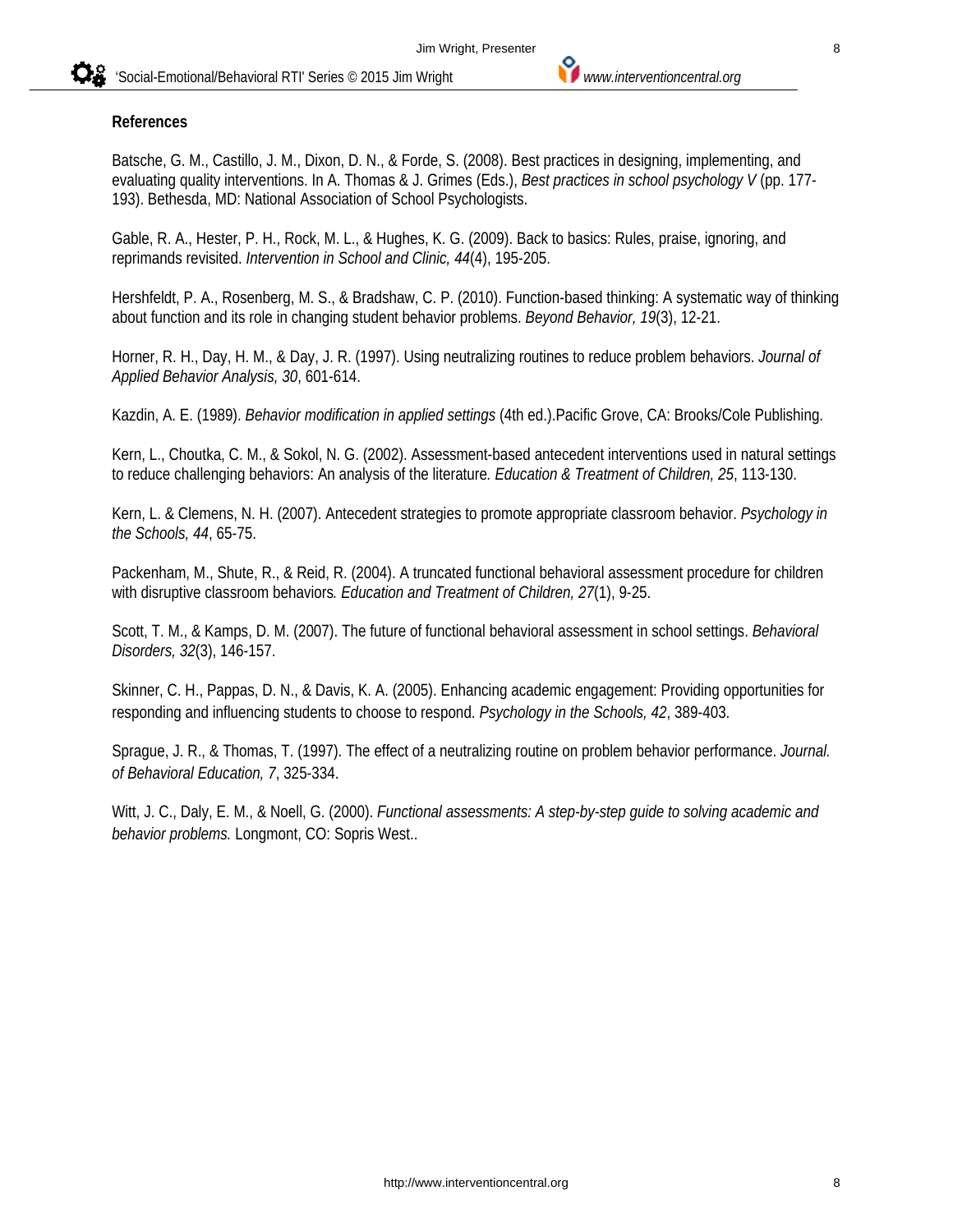# Analyzing Student Behavior: Organizer

Student: \_\_\_\_\_\_\_\_\_\_\_\_\_\_\_\_\_\_\_\_\_\_\_\_\_\_ Meeting Date: \_\_\_\_\_\_\_\_\_\_\_\_\_ Consultant: \_\_\_\_\_\_\_\_\_\_\_\_\_\_\_\_\_\_\_\_\_\_\_\_

Consultee: Staff Member/Team:

This organizer is designed to help schools to analyze student behavior in preparation for creating an effective intervention plan. Before using this worksheet, educators should consult the related document *Analyzing Student Behavior: A Step-by-Step Guide* for a tutorial on this topic.

**Step 1:** Define the behavior. The first step in analyzing a behavior is simply to put it into words. Define the problem behavior in clear, observable, measurable terms. Write a clear description of the problem behavior.

| <b>Problem Description</b> |  |  |
|----------------------------|--|--|
|                            |  |  |
|                            |  |  |
|                            |  |  |

**Step 2:** Expand the Behavior Definition to a 3-Part Statement. To better understand dimensions of the behavior, create a 3-part problem statement that includes condition(s) under which the problem is likely to occur, and contextual information that gives a sense of how severe or problematic the behavior is:

- Conditions. The condition(s) under which the problem is likely to occur
- Problem Description. A specific description of the problem behavior
- Contextual information. Information about the frequency, intensity, duration, or other dimension(s) of the behavior that provide a context for estimating the degree to which the behavior presents a problem in the setting(s) in which it occurs.

| 3-Part Problem Identification Statement                                    |                                                                           |                                                                                                                           |
|----------------------------------------------------------------------------|---------------------------------------------------------------------------|---------------------------------------------------------------------------------------------------------------------------|
| Conditions. The condition(s) under<br>which the problem is likely to occur | Problem Description. A<br>specific description of the<br>problem behavior | Contextual Information. Information about<br>the frequency, intensity, duration, or other<br>dimension(s) of the behavior |
|                                                                            |                                                                           |                                                                                                                           |

**Step 3:** Develop Examples and Non-Examples. Writing both examples and non-examples of the problem behavior helps to resolve uncertainty about when the student's conduct should be classified as a problem behavior. Examples should include the most frequent or typical instances of the student problem behavior. Non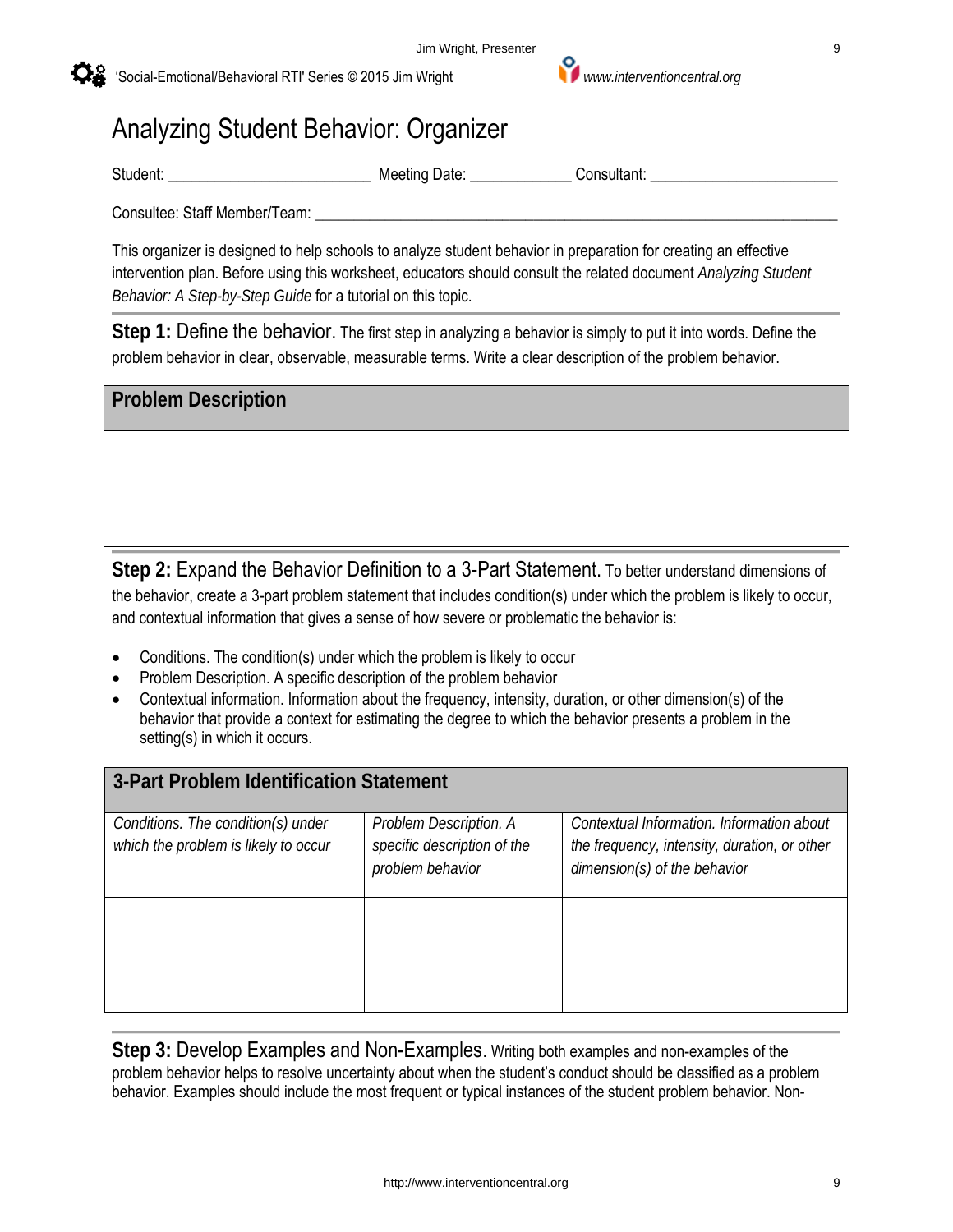examples should include any behaviors that are acceptable conduct but might possibly be confused with the problem behavior.

| Problem Behavior: Examples & Non-Examples                        |              |  |
|------------------------------------------------------------------|--------------|--|
| Write several examples and non-examples of the problem behavior. |              |  |
| Examples                                                         | Non-Examples |  |
|                                                                  |              |  |
|                                                                  |              |  |
|                                                                  |              |  |
|                                                                  |              |  |

**Step 4:** Antecedents: Identify Triggers to the Behavior. Antecedents are events or conditions that can influence or even trigger the occurrence of problem behaviors.

### **Problem Behaviors: Remote & Immediate Antecedents**

Identify antecedents that appear to trigger or contribute to the problem behavior: If the suspected antecedent is **remote** (separated from the classroom setting by time and/or location), check 'R'. If the antecedent is **immediate** (occurs in the same location and just before the problem behavior), check 'I'.

| $Q_RQ_I$                    | Antecedent 1: |
|-----------------------------|---------------|
| $Q_RQ_I$                    | Antecedent 2: |
| $Q_RQ$                      | Antecedent 3: |
| $\mathcal{L}_{\mathcal{R}}$ | Antecedent 4: |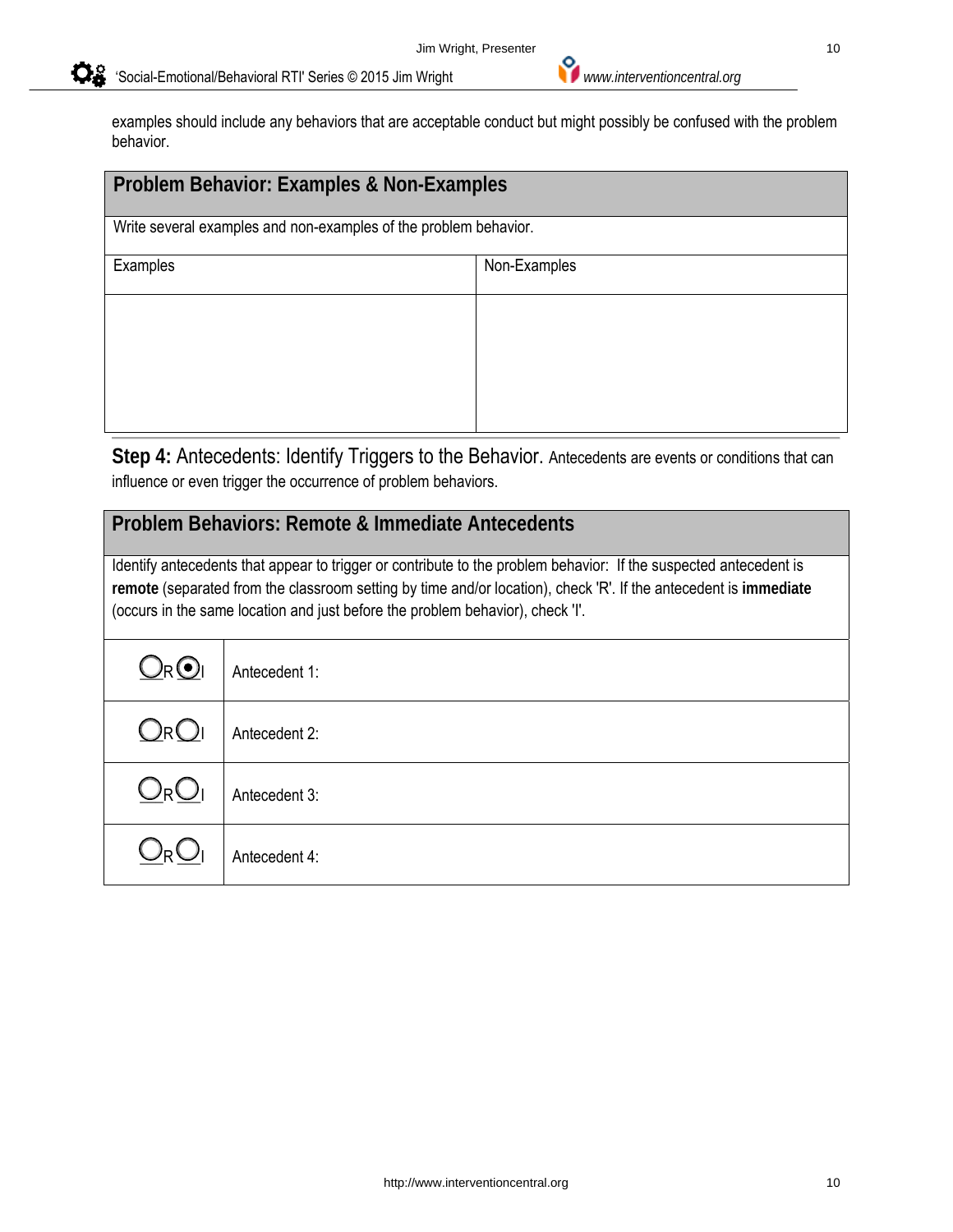**Step 5:** Consequences: Identify Outcomes That Reinforce the Behavior. Consequences that *increase* the display of a behavior are known as reinforcers.

| Problem Behaviors: Outcomes That May Provide (Positive or Negative)                            |              |                                                                                             |  |  |  |  |
|------------------------------------------------------------------------------------------------|--------------|---------------------------------------------------------------------------------------------|--|--|--|--|
| Reinforcement                                                                                  |              |                                                                                             |  |  |  |  |
|                                                                                                |              |                                                                                             |  |  |  |  |
| Record any consequences linked to the problem behavior that you suspect may be reinforcing it. |              |                                                                                             |  |  |  |  |
| Consequence 1:                                                                                 |              | <b>Examples of Possible Consequences</b>                                                    |  |  |  |  |
|                                                                                                |              | Student fails to complete work.<br>Teacher ignores the behavior ('planned                   |  |  |  |  |
|                                                                                                |              | ignoring').                                                                                 |  |  |  |  |
| Consequence 2:                                                                                 | $\mathsf{L}$ | Teacher redirects the student.                                                              |  |  |  |  |
|                                                                                                | ш            | Teacher reprimands the student.                                                             |  |  |  |  |
|                                                                                                |              | Teacher conferences w/ the student.                                                         |  |  |  |  |
|                                                                                                | ப            | Student receives positive peer attention                                                    |  |  |  |  |
| Consequence 3:                                                                                 | $\Box$       | Student receives negative peer attention.                                                   |  |  |  |  |
|                                                                                                | ப            | Student is briefly timed-out within the classroom.                                          |  |  |  |  |
| Consequence 4:                                                                                 | $\Box$       | Student is briefly timed-out outside of the                                                 |  |  |  |  |
|                                                                                                | П            | classroom.<br>Student is sent from the classroom to the office                              |  |  |  |  |
|                                                                                                |              | or to in-school suspension (disciplinary referral).                                         |  |  |  |  |
|                                                                                                | $\Box$       | Student receives a disciplinary consequence                                                 |  |  |  |  |
|                                                                                                |              | outside of class time (e.g., afterschool detention).                                        |  |  |  |  |
|                                                                                                | $\Box$       | Student receives a 'respite' break away from                                                |  |  |  |  |
|                                                                                                |              | peers to calm down before rejoining class.                                                  |  |  |  |  |
|                                                                                                |              | Student is sent from the classroom to talk with a<br>counselor/ psychologist/social worker. |  |  |  |  |
|                                                                                                |              | Student receives a snack, nap, or other support.                                            |  |  |  |  |

**Step 6:** Write a Behavior Hypothesis Statement. The behavior hypothesis statement contains a description of the problem behavior and a hypothesis that presents the most likely cause or function of the behavior based on the available evidence.

| <b>Behavior Hypothesis Statement</b>                                             |                     |             |                        |                           |  |  |  |
|----------------------------------------------------------------------------------|---------------------|-------------|------------------------|---------------------------|--|--|--|
| Write a behavior hypothesis statement linking the behavior to its probable cause |                     | Hypotheses: |                        |                           |  |  |  |
| or function.                                                                     |                     |             |                        | <b>SKILL DEFICIT</b>      |  |  |  |
| Problem Behavior                                                                 | <because></because> | Hypothesis  |                        | PERFORMANCE DEFICIT       |  |  |  |
|                                                                                  |                     |             |                        | PEER ATTENTION            |  |  |  |
| $$ because $$                                                                    |                     |             | <b>ADULT ATTENTION</b> |                           |  |  |  |
|                                                                                  |                     |             |                        | ESCAPE/AVOIDANCE          |  |  |  |
|                                                                                  |                     |             |                        | <b>EMOTIONAL BLOCKERS</b> |  |  |  |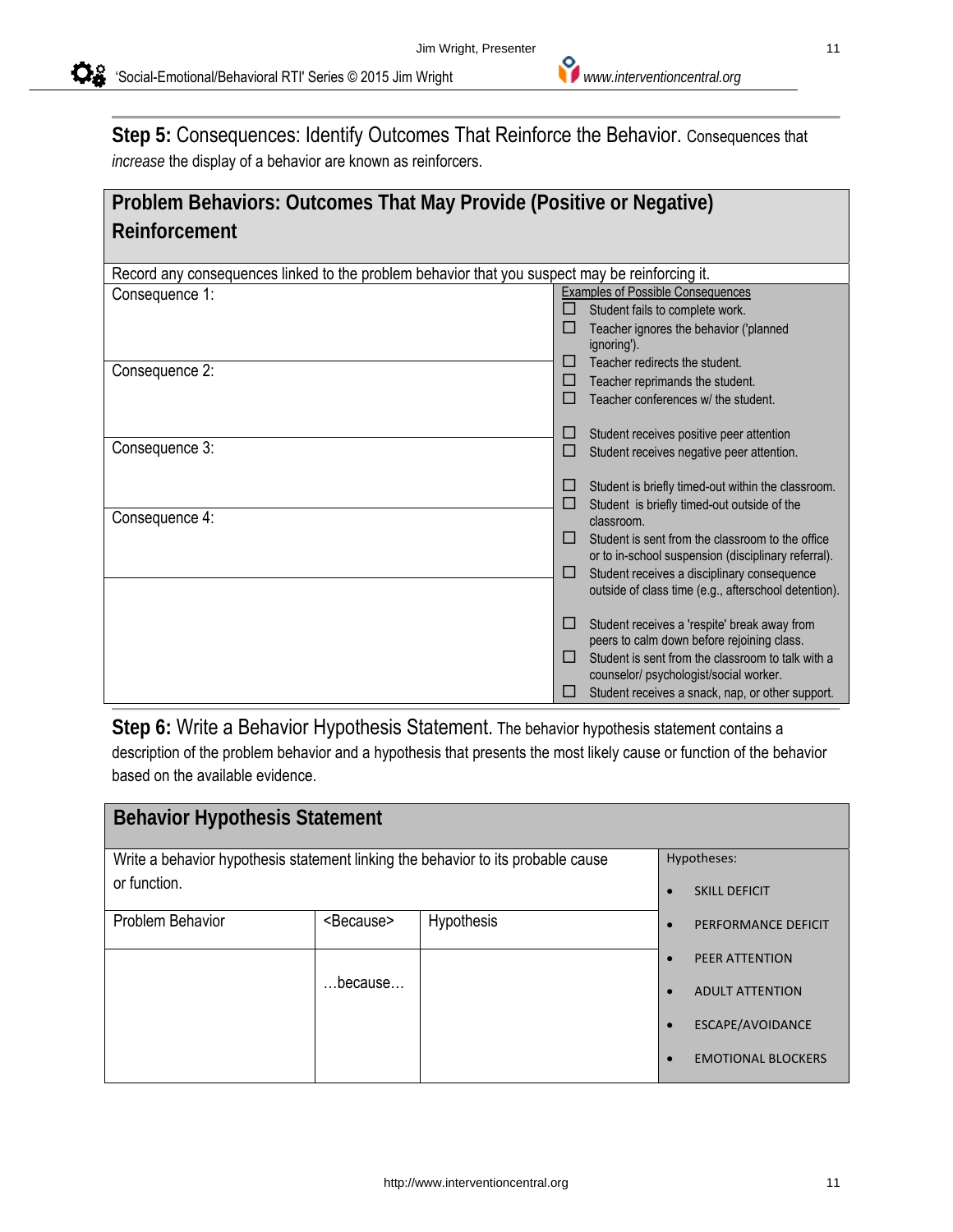**Step 7:** Select a Replacement Behavior. When the problem behavior has been adequately described and its function identified, the teacher will want to choose an alternative behavior intended to *replace* it.

#### **Replacement Behavior**

Define a positive replacement behavior for the identified problem behavior.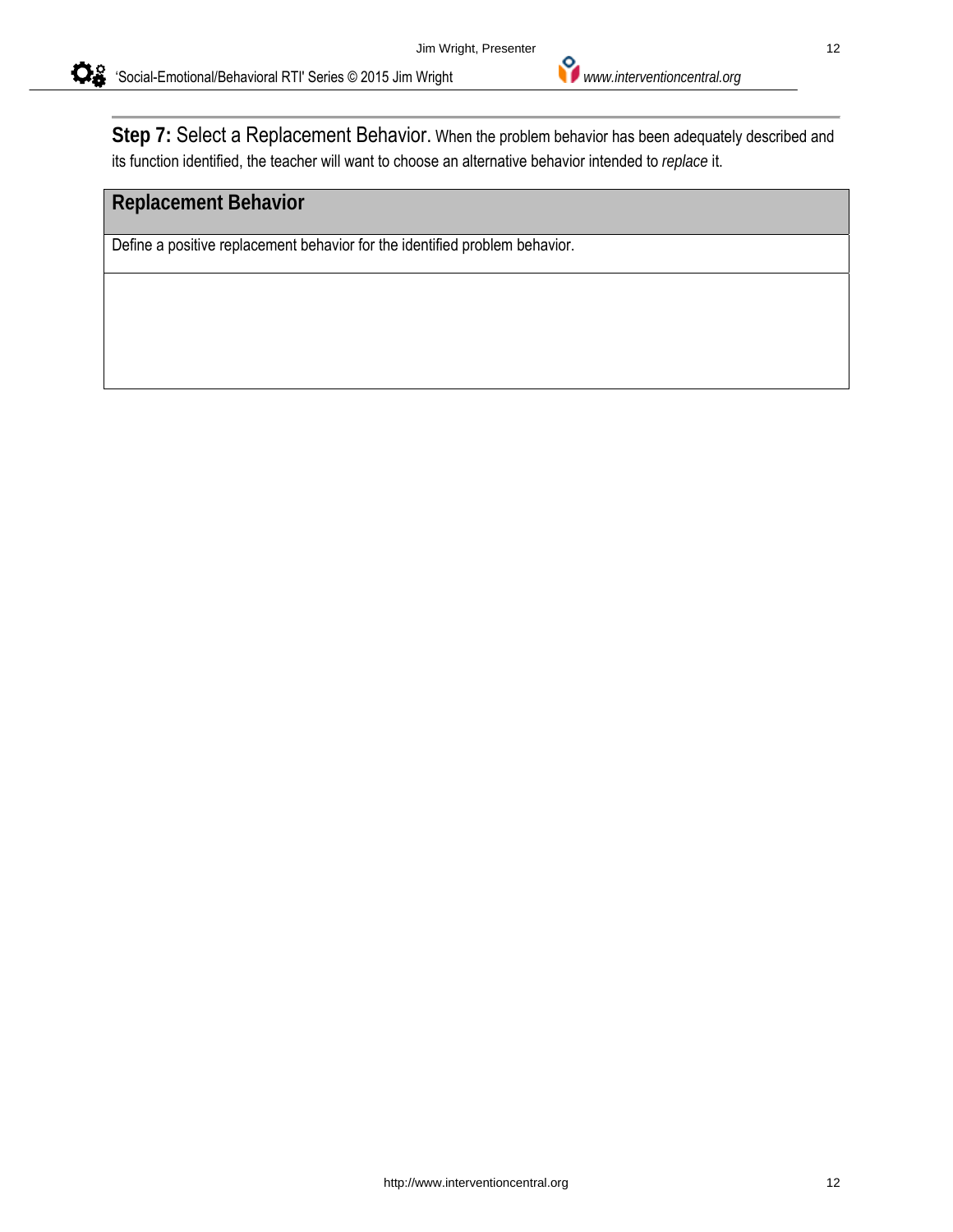# Classroom Behavior Intervention Planner

|                                                                                                       |  | Date Intervention Ends: _____________ |  |  |  |  |
|-------------------------------------------------------------------------------------------------------|--|---------------------------------------|--|--|--|--|
| 1. Target Behavior. Write a clear, specific description of the behavior to be the focus of this plan. |  |                                       |  |  |  |  |
| <b>Behavior Description</b>                                                                           |  |                                       |  |  |  |  |

| 'Stop' Behavior | 'Start' (Replacement) Behavior |
|-----------------|--------------------------------|
|                 |                                |
|                 |                                |
|                 |                                |
|                 |                                |

2. Preparation: Teach Expected Behavior(s). Describe your plan to teach the student behavioral expectations--e.g., helping the student to identify what types of behavior(s) are inappropriate, what replacement behaviors should replace problem behavior(s), and/or how to successfully perform the replacement behavior(s). Your teaching plan should include explicit demonstration and modeling of appropriate behavior(s), as well as opportunities for the student to practice the skill with immediate performance feedback. NOTE: This teaching phase may require only a single review session if the student already has these behavioral expectations in their repertoire or may require several sessions if the student is just acquiring the goal behavior(s).

# **Teach Expected Behavior(s): Preparation**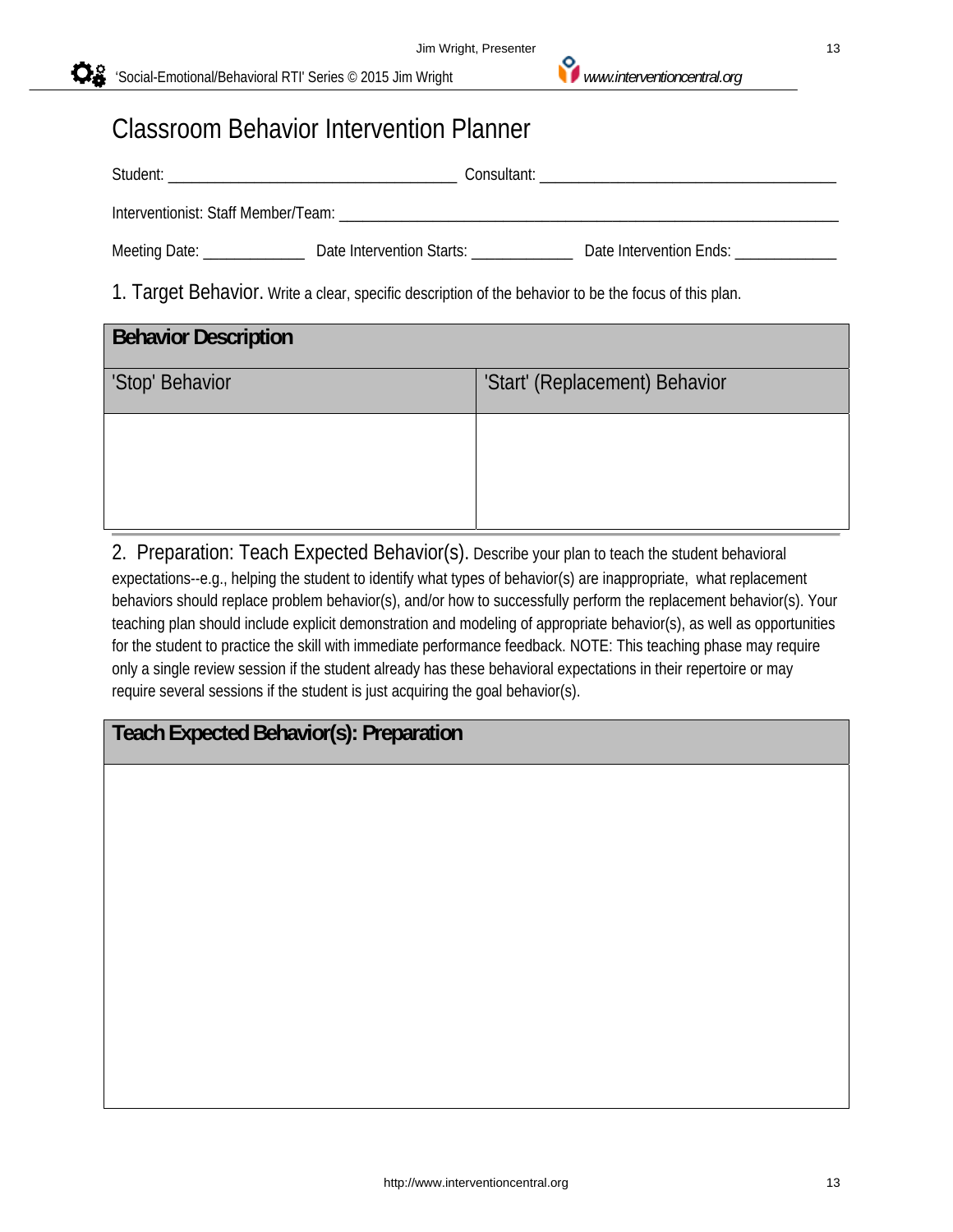3. Antecedents. Antecedents are events that influence behaviors *before* they occur. List strategies you plan to employ prior to the target behavior.

- To **reduce** a problem behavior, select strategies to **prevent** the triggering of that behavior.
- To **increase** a desired behavior, select strategies to **encourage** or **support** that behavior.

### **Antecedents: Strategies**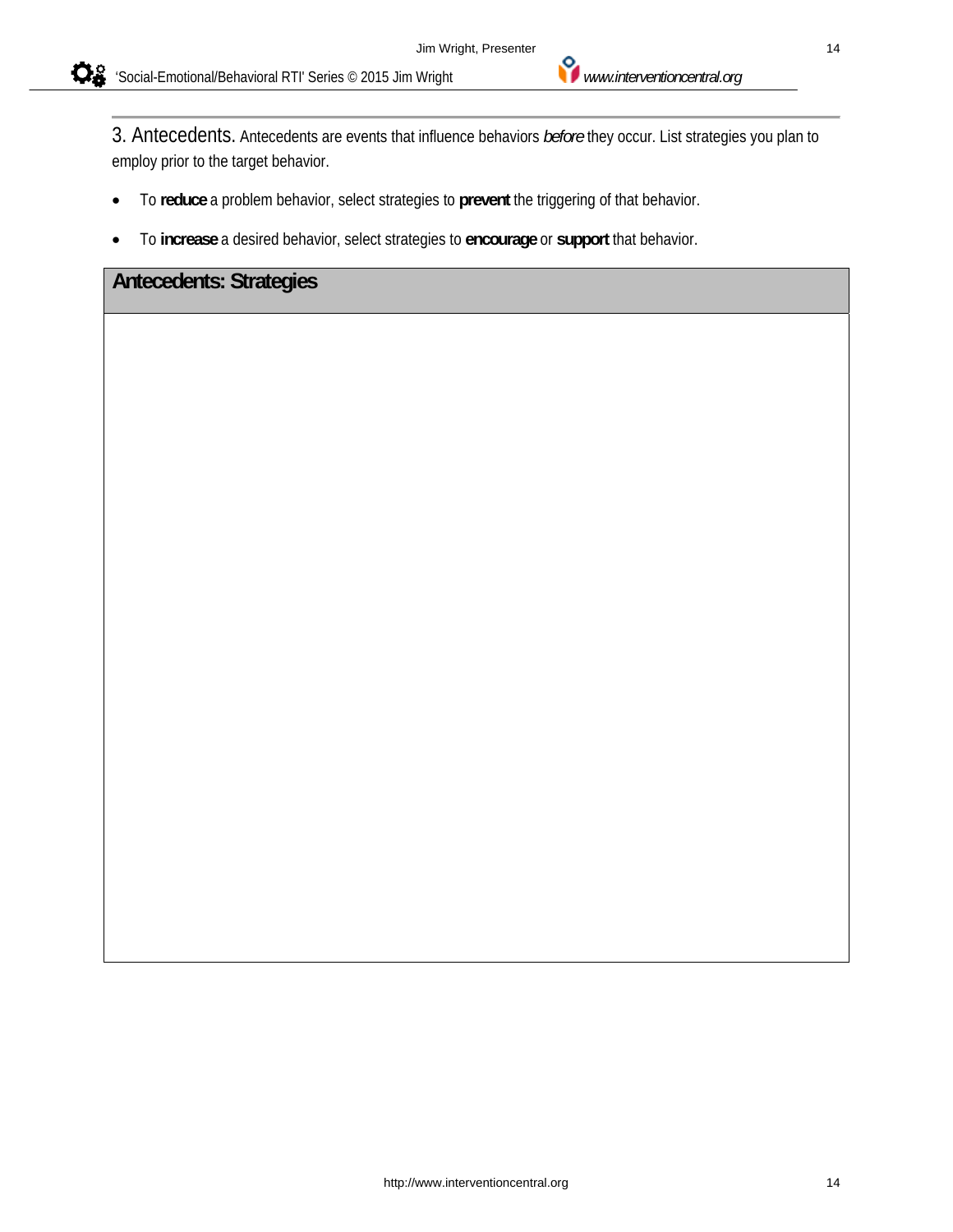4. Consequences. Consequences are events that come after behaviors and either reinforce or discourage their future appearance. List strategies to use following the target behavior.

- To **reduce** a problem behavior, select consequences that **do not reinforce** the behavior and thus **decrease** the likelihood of that behavior occurring again.
- To **increase** a desired behavior, select consequences that **reinforce** the behavior and thus **increase** the likelihood of that behavior occurring again.

## **Consequences: Strategies**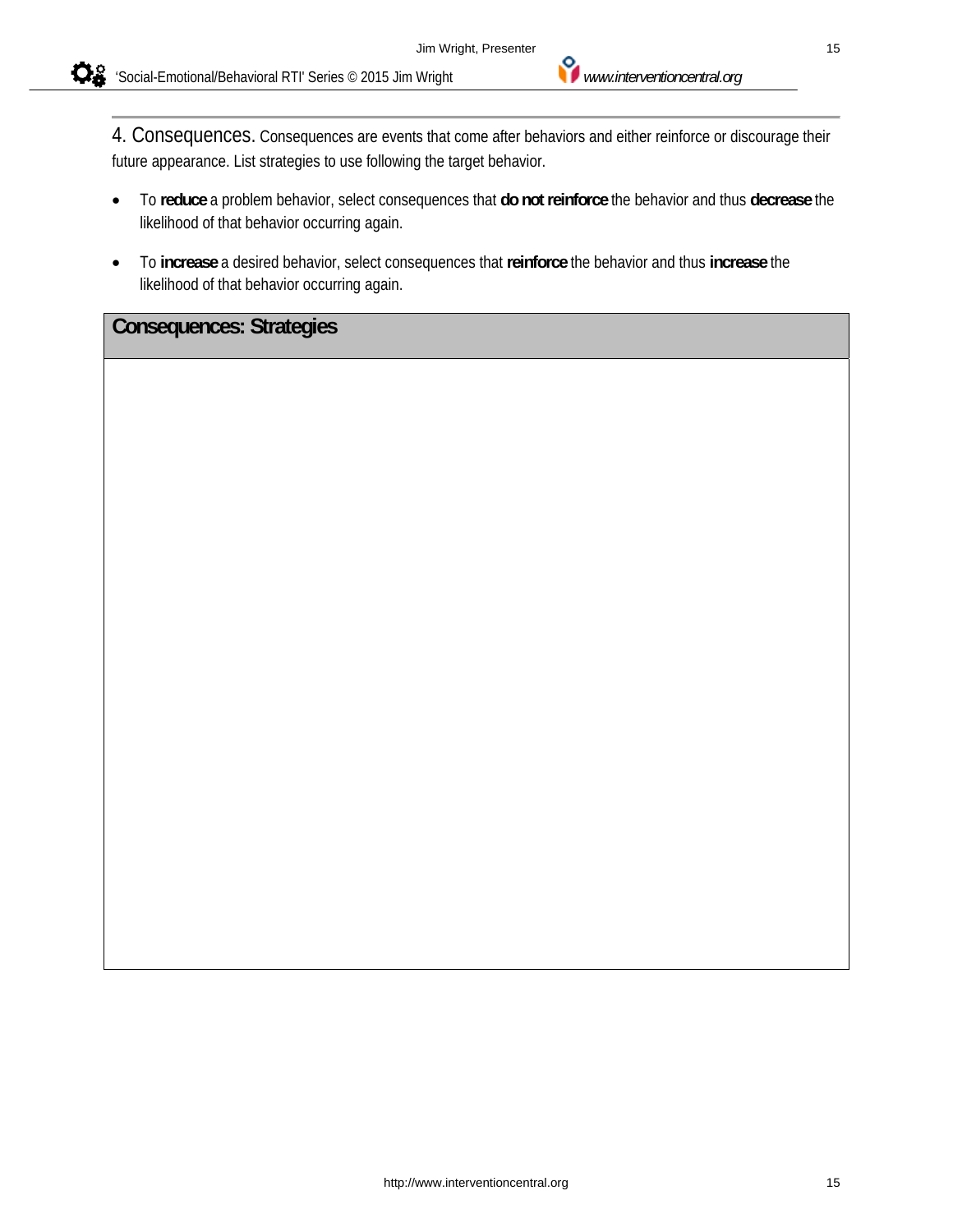5. Transitions [Optional]. Describe any transitions--within the classroom or between locations within the school--when the student could especially use assistance to **avoid** the problem behavior or to **engage** in the desired behavior. For each transition, list specific strategies to promote your behavioral goal(s).

**Transition 1:** Description

Transition 1: Strategies

**Transition 2:** Description

Transition 2: Strategies

**Transition 3:** Description

Transition 3: Strategies